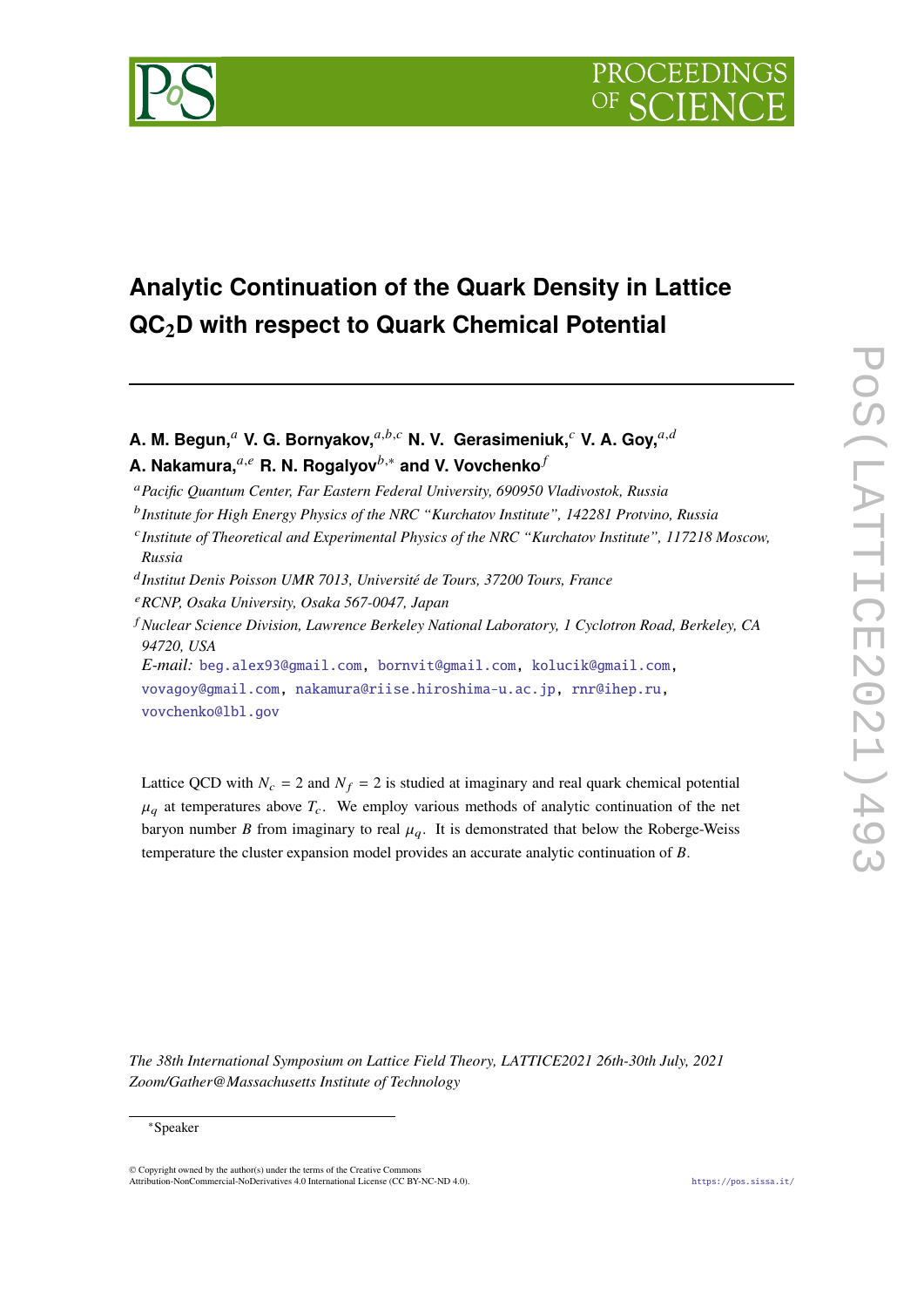### **1. Introduction**

The problem of the proper theoretical understanding of the QCD phase diagram in the  $\mu_B - T$ plane is still unsolved. At  $\mu_q = 0$  the QCD phase diagram has been successfully studied in the framework of lattice QCD. At nonzero  $\mu_q$  the lattice QCD cannot be applied directly because of the sign problem.

Two indirect approaches have been employed to compute the thermodynamical quantities at small values of parameter  $\theta = \mu_a/T$ . The first one employs Taylor expansion in  $\theta$  around  $\theta = 0$  [\[1–](#page-7-0) [4\]](#page-7-1). Another approach uses analytic continuation from imaginary  $\theta$ , where sign problem is absent, to real  $\theta$  [\[5](#page-8-0)[–13\]](#page-8-1).

Here we present results of our study of two-color lattice QCD, which have received considerable attention in the literature, see, e.g. recent publications [\[14](#page-8-2)[–18\]](#page-8-3) and references therein.

The interest in studies of the two-color QCD ( $\rm{OC}_2$ D) and other QCD-like theories stems from the following reasons. They share common properties with real QCD in some parts of their phase diagrams. Additionally they are simpler and thus allow to test numerical methods that can later be used in QCD studies. In the case considered here it is important that numerical simulations of the lattice QC<sub>2</sub>D can be performed both at imaginary and at real  $\mu_a$ . We use this fact to analyze the efficiency of various procedures based on the analytic-continuation method and to select the optimal one. The results of earlier studies along these lines were presented in Refs. [\[19–](#page-8-4)[22\]](#page-8-5).

## **2. Simulation details**

The grand canonical partition function can be represented as the series<sup>[1](#page-1-0)</sup>:

<span id="page-1-1"></span>
$$
Z_{GC}(\theta, T, V) = \sum_{n=-\infty}^{\infty} Z_C(n, T, V) \xi^n,
$$
\n(1)

where  $\xi = e^{\theta}$  is the fugacity,  $Z_C(n, T, V)$  are canonical partition functions, and  $\theta =$  $\mu_a$  $\frac{u_q}{T} = \theta_R + i\theta_I.$ The inverse of the fugacity expansion has the form [\[23\]](#page-9-0)

<span id="page-1-2"></span>
$$
Z_C(n, T, V) = \int_0^{2\pi} \frac{d\theta_I}{2\pi} e^{-in\theta_I} Z_{GC}(\iota\theta_I, T, V) . \tag{2}
$$

 $Z_{GC}$  is a periodic function of  $\theta_I$ :  $Z_{GC}(\theta_I, T, V) = Z_{GC}(\theta_I + 2\pi/N_c, T, V)$  [\[24\]](#page-9-1). As a consequence of this periodicity,  $Z_C(n, T, V) \neq 0$  only for  $n = N_c \cdot k$  for  $k \in \mathbb{Z}$ .

The details of our lattice setup are the following. We employ the tree level improved Symanzik gauge action [\[25\]](#page-9-2) and staggered fermions with the diquark source [\[26\]](#page-9-3),

$$
S_G = \beta \left( 1.667 \sum_{\square} \left( 1 - \frac{1}{2} \text{Tr} \square \right) - 0.083 \sum_{\square} \left( 1 - \frac{1}{2} \text{Tr} \square \right) \right), \qquad S_F = \sum_{x,y} \bar{\psi}_x D(\mu_q)_{x,y} \psi_y \tag{3}
$$

where  $\bar{\psi}$ ,  $\psi$  are staggered fermion fields,

$$
D(\mu_q)_{xy} = ma\delta_{xy} + \frac{1}{2}\sum_{\nu=1}^4 \eta_{\nu}(x) \Big[ U_{x,\nu}\delta_{x+\hat{\nu},y}e^{\mu_q a\delta_{\nu,4}} - U_{x-\hat{\nu},\nu}^{\dagger}\delta_{x-\hat{\nu},y}e^{-\mu_q a\delta_{\nu,4}} \Big],\tag{4}
$$

<span id="page-1-0"></span><sup>1</sup>Referred to as the fugacity expansion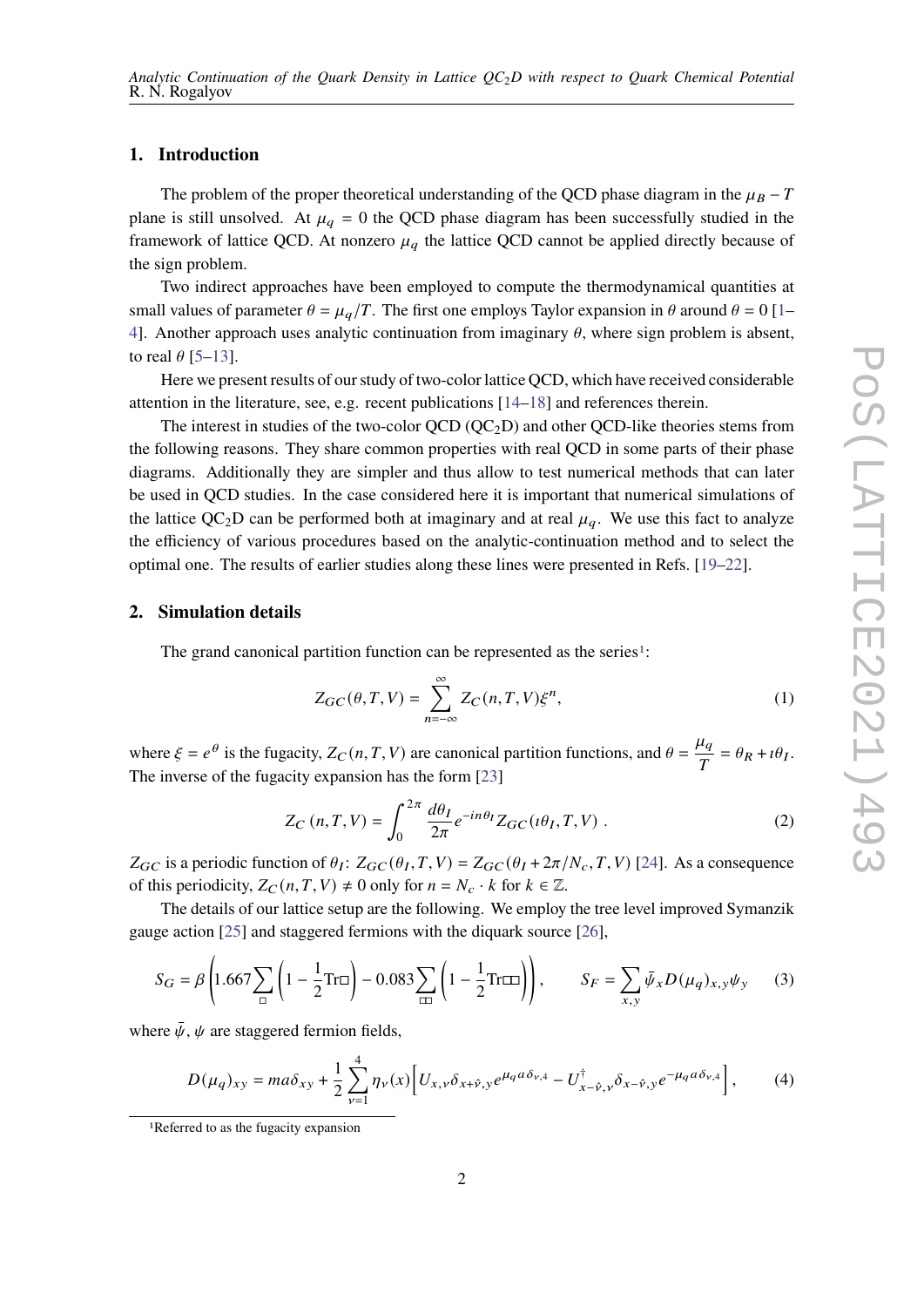$\eta_1(x) = 1$ ,  $\eta_v(x) = (-1)^{x_1 + ... + x_{v-1}}$ ,  $v = 2, 3, 4$ . Then  $Z_{GC}(\theta) = \int \mathcal{D}U e^{-S_G} (\det M)^{N_f/4}$  and the net baryon number[2](#page-2-0)

<span id="page-2-1"></span>
$$
B(\theta) = \frac{1}{N_c} \frac{\partial \ln Z_{GC}(\theta)}{\partial \theta} = \frac{N_f}{4N_c Z_{GC}} \int \mathcal{D}U e^{-S_G} (\det M)^{N_f/4} \text{tr} \left[ M^{-1} \frac{\partial M}{\partial \theta} \right],\tag{5}
$$

where  $M = Q^{\dagger}(\mu_q)Q(\mu_q) + (ma)^2$ ,  $Q = D_{oe}$ . More details can be found in [\[27\]](#page-9-4).

We use  $B(\theta)$  instead of the quark density  $n_q$  and compute it numerically in QC<sub>2</sub>D at both imaginary and real quark chemical potential  $(B =$  $n_a V$  $\frac{k_q \nu}{N_c}$ ). From Eqs. [\(1\)](#page-1-1) and [\(5\)](#page-2-1) it follows that  $B(\theta)$ can be expressed in terms of the probabilities  $P_n$  that a system sampled from the grand-canonical ensemble at  $\mu_q = 0$  has the baryon number  $n (P_n = Z_C(nN_c)/Z_{GC}(0))$ . This expression has the form[3](#page-2-2):

<span id="page-2-3"></span>
$$
B(\theta) = \frac{2\sum_{n=1}^{\infty} n_n \sinh(nN_c\theta)}{P_0 + 2\sum_{n=1}^{\infty} P_n \cosh(nN_c\theta)}
$$
(6)

We perform simulations on  $N_s^3 \times N_t$  lattices at  $\beta = 1.7$  using the Sommer parameter  $r_0 =$ 0.468 fm which gives the lattice spacing  $a \approx 0.062$  fm. We consider  $N_s = 28$  ( $L = N_s a \approx 1.74$  fm) and  $N_t = 14, 12$  corresponding to  $T = 227$  and 265 MeV, respectively. The pion mass  $m_{\pi} \approx$ 800 MeV. We explore the domain  $T < T_{RW}$ ,  $0 < \theta_I < \pi/2$ ,  $0 < \text{Re}\mu_a < 600$  MeV, where  $T_{RW}$  is the Roberge–Weiss temperature [\[24\]](#page-9-1).

# **3.** Analytic continuation from imaginary to real  $\mu_a$

Method of analytic continuation provides an extrapolation from the domain where data are available to the domain of interest and, therefore, it is based on a particular function that should be analytically continued. There are two approaches to the choice of such function: the former is based on using a partial sum of some expansion derived from first principles and model independent; the latter employs a function predicted by some model and depending on model parameters.

Let us first consider a naive analytic continuation procedure by directly utilizing the fugacity expansion of the baryon number. At  $\theta = i\theta_I$  it has the form

<span id="page-2-5"></span>
$$
-iB(\theta)\Big|_{\theta_R=0} \equiv \tilde{B}(\theta_I) = \sum_{n=1}^{\infty} a_n \sin(2n\theta_I), \quad \text{Re}\,\mu_q = 0 \,. \tag{7}
$$

From the fit of the lattice data to the function

<span id="page-2-4"></span>
$$
\tilde{B}_N(\theta_I) = \sum_{n=1}^N a_n \sin(2n\theta_I), \qquad 0 \le \theta_I \le \frac{\pi}{2}
$$
\n(8)

one first determines  $a_n$  and then inserts the obtained values into the truncated series

$$
B_N(\theta) = \sum_{n=1}^{N} a_n \sinh(2n\theta), \qquad (9)
$$

<span id="page-2-0"></span><sup>&</sup>lt;sup>2</sup>In what follows we omit  $V$  and  $T$  from the arguments.

<span id="page-2-2"></span><sup>&</sup>lt;sup>3</sup>Though our study is limited to the case  $N_C = 2$ , somewhere, we provide the expressions for arbitrary  $N_C$ .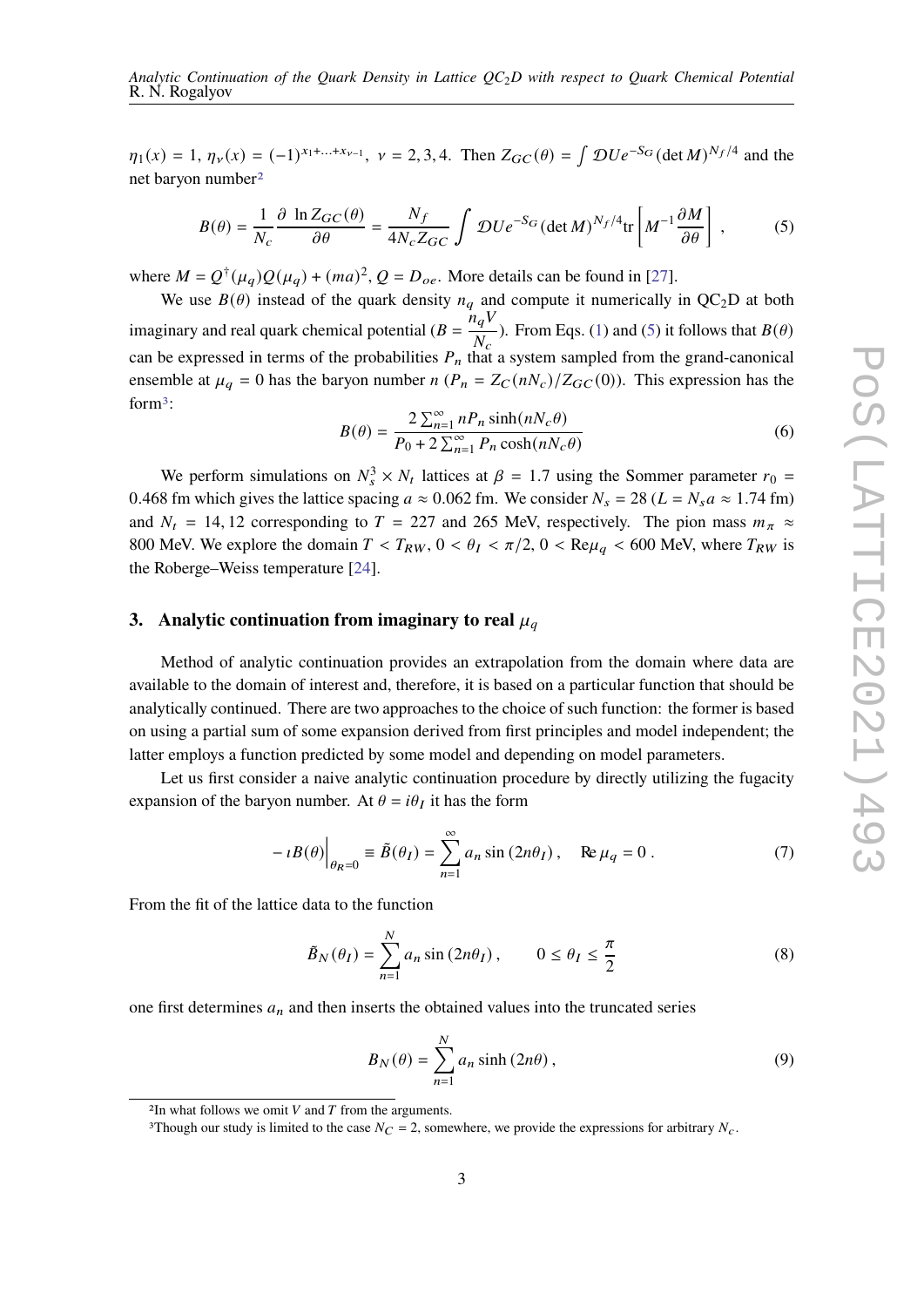which is assumed to describe the baryon number at real values of  $\mu_q$  too.

However, a large number of independent parameters needed in this approach is poorly determined from limited statistics. Using another fit function, e.g. the one based on the formula [\(6\)](#page-2-3) with truncated series in the right-hand side, results in multiple minima of the sum of squared residuals, in addition to the above problem. This motivates one to use model-dependent fit functions. The advantage is that only a few model parameters need to be determined in this case, which can be done using the available lattice data. Given these parameters one finds as many Fourier components  $a_n$  as needed. The disadvantage here is the use of the model assumptions.

We consider the cluster expansion model (CEM) [\[28\]](#page-9-5) and the rational fraction model (RFM) [\[29\]](#page-9-6), each containing two free parameters and denote the respective Fourier coefficients by  $a_n^{\text{CEM}}$ and  $a_n^{\text{RFM}}$ , respectively. Here we adopt these models for  $QC_2D$  with two flavors.

The CEM coefficients can be represented in terms of two free parameters  $b$  and  $q$  (instead of  $b_1$  and  $b_2$  used in Ref. [\[28\]](#page-9-5)), which for the two-flavor QCD read as:

<span id="page-3-0"></span>
$$
a_n^{\text{CEM}} = (-1)^{n+1} \frac{b q^{n-1}}{n} \left[ 1 + \frac{2}{\pi^2 n^2} \right], \text{ where } b = \frac{\pi^2 b_1}{2 + \pi^2} \text{ and } q = -\frac{4(2 + \pi^2)}{1 + 2\pi^2} \frac{b_2}{b_1}. \quad (10)
$$

In contrast to the CEM, where the Fourier coefficients exhibit exponential scaling at large  $n$ , in the RFM they obey a power-law scaling. They can be represented in terms of two parameters d and  $\kappa$  by a concise formula

<span id="page-3-1"></span>
$$
a_n^{\text{RFM}} = (-1)^{n+1} d \frac{2 + \pi^2 n^2}{2n^3 (1 + n\kappa)} .
$$
 (11)

Inserting expressions  $(10)$  or  $(11)$  into  $(8)$  and performing the respective fit, we extract the CEM parameters  $b$  and  $q$  or the RFM parameters  $d$  and  $\kappa$  from our data and thus determine all coefficients  $a_n^{\text{CEM}}$  or  $a_n^{\text{RFM}}$  making it possible to find  $P_n^{\text{CEM}}$  or  $P_n^{\text{RFM}}$ .

The results of this procedure are presented in Table [1.](#page-3-2) We choose the cutoff parameter  $N$  in [\(8\)](#page-2-4) as  $N = 12$  in the case of CEM and  $N = 20$  in the case of RFM finding that the results of the fitting procedure depend only weakly on  $N$  as it takes greater values<sup>[4](#page-3-3)</sup>.

The  $p$  values listed in Table [1](#page-3-2) indicate that the CEM fits our data at imaginary chemical potential substantially better than the RFM. The values of  $a_n^{\text{CEM}}$  and  $a_n^{\text{RFM}}$  related to the CEM and RFM models, respectively, can be found in Ref. [\[30\]](#page-9-7).

<span id="page-3-2"></span>

| T, MeV | CEM        |  |                                 |                     | <b>RFM</b> |              |             |               |
|--------|------------|--|---------------------------------|---------------------|------------|--------------|-------------|---------------|
|        | $p$ -value |  |                                 | $r_{ba}$            | $p$ -value |              |             | $r_{d\kappa}$ |
| 227    | 0.022      |  | $1.596(34)$   0.200(46)   0.672 |                     | 0.004      | $-0.128(56)$ | $-1.40(17)$ | 0.9990        |
| 265    | 0.063      |  | $4.209(50)$ 0.520(28)           | $\vert 0.735 \vert$ | 0.005      | 6.1(4.6)     | 6.1(5.4)    | 0.9995        |

**Table 1:** Parameters  $b$  and  $q$  of the CEM and  $d$  and  $\kappa$  of the RFM determined from the fit to our data over the range  $0 \le \theta_I \le \frac{\pi}{2}$ , the correlations  $r_{bq}$  between b and q and  $r_{d\kappa}$  between d and  $\kappa$  are also shown.

<span id="page-3-3"></span><sup>4</sup>We also determine the model parameters by fitting the summed expressions [\(12\)](#page-4-0) and [\(13\)](#page-4-1) to the lattice data for the baryon number and for each model we obtain the parameters identical to those extracted with the truncated series.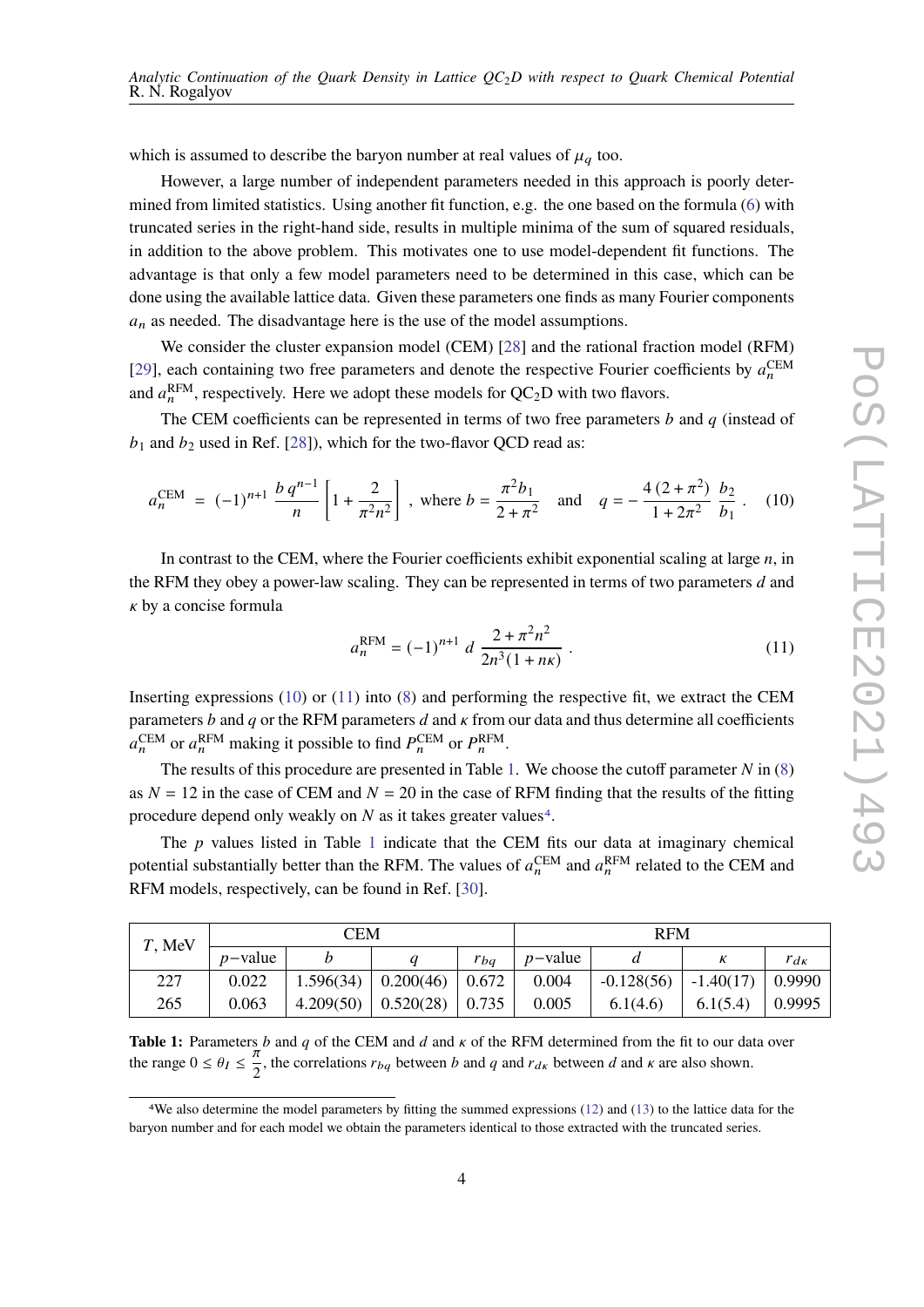#### **4. Analytic continuation in CEM and RFM**

Analytic expressions for the series [\(7\)](#page-2-5) were derived in both CEM [\[31\]](#page-9-8) and RFM [\[30\]](#page-9-7). We begin with the CEM expression, which is given here for  $N_c = 2$  in terms of the parameters b and q:

<span id="page-4-0"></span>
$$
B_{\text{CEM}}(\theta) = \frac{b}{2q} \left\{ \ln \frac{1 + q \exp(2\theta)}{1 + q \exp(-2\theta)} + \frac{2}{\pi^2} \left[ \text{Li}_3\left( -q e^{-2\theta} \right) - \text{Li}_3\left( -q e^{2\theta} \right) \right] \right\}.
$$
 (12)

Eq. [\(12\)](#page-4-0) holds true in the limit of  $N_f$  free massless quark flavors, where  $q = 1$  and  $b =$  $N_f N_s^3$  $4N_t^3$ . As illustrated in the left panel of Fig. [1,](#page-4-2) formula [\(12\)](#page-4-0) adequately describes our lattice data at both imaginary and real values of  $\theta$  after we find the parameters b and q by fitting our data at imaginary  $\theta$ .  $B<sub>CEM</sub>( $\theta$ ) agrees well with the lattice data, for both temperatures and over the full range of  $\mu_q$  under$ study:  $|Re\mu_a| < 800$  MeV for  $T = 227$  MeV and  $|Re\mu_a| < 640$  MeV for  $T = 265$  MeV.

<span id="page-4-2"></span>

**Figure 1:** The lattice and free-theory results for the ratio  $B/\theta$  as a function of  $\theta^2 = (\mu_q/T)^2$  are compared with the results of the CEM, Eq. [\(12\)](#page-4-0) (left panel) and RFM, Eq. [\(13\)](#page-4-1) (right panel) at temperatures  $T = 227$  MeV and 265 MeV. The baryon number in the free theory is shown only in the left panel.

The analytic expression for the series [\(7\)](#page-2-5) in the case of RFM has the form

<span id="page-4-1"></span>
$$
B_{\text{RFM}}(\theta) = d \left\{ \left( \frac{\pi^2}{2} + \kappa^2 \right) \left[ \theta - \left( \beta \left( \frac{1}{\kappa} \right) - \frac{\kappa}{2} \right) \sinh \left( \frac{2\theta}{\kappa} \right) + \frac{1}{2} \int_0^{2\theta} dt \tanh \frac{t}{2} \sinh \frac{2\theta - t}{\kappa} \right] + \frac{\pi^2}{6} \left( \theta + \frac{4\theta^3}{\pi^2} \right) - \kappa \int_0^{2\theta} \ln \left( 2 \cosh \frac{t}{2} \right) dt \right\}.
$$
 (13)

where  $\beta(z) = \frac{1}{2}$ 2  $\int_{\psi} \left( \frac{z+1}{z+1} \right)$ 2  $-\psi\left(\frac{z}{2}\right)$ 2 ) and  $\psi(z) = \frac{1}{\Gamma(z)}$  $\overline{\Gamma(z)}$  $d\Gamma(z)$  $\frac{d(x)}{dz}$ . The limit of free massless quarks is approached at  $\kappa = 0$  and  $d =$  $N_t$  $\overline{2\pi^2}$  $N_s^3$  $N_t^3$ ; in Fig. [1](#page-4-2) it is shown that the free quark limit is approached at large  $\theta_R$ .

In the right panel of Fig. [1](#page-4-2) it is clearly seen that, in contrast to the CEM, the RFM significantly deviates from the lattice data at real  $\theta$  though this function fits the data equally well at imaginary  $\theta$ .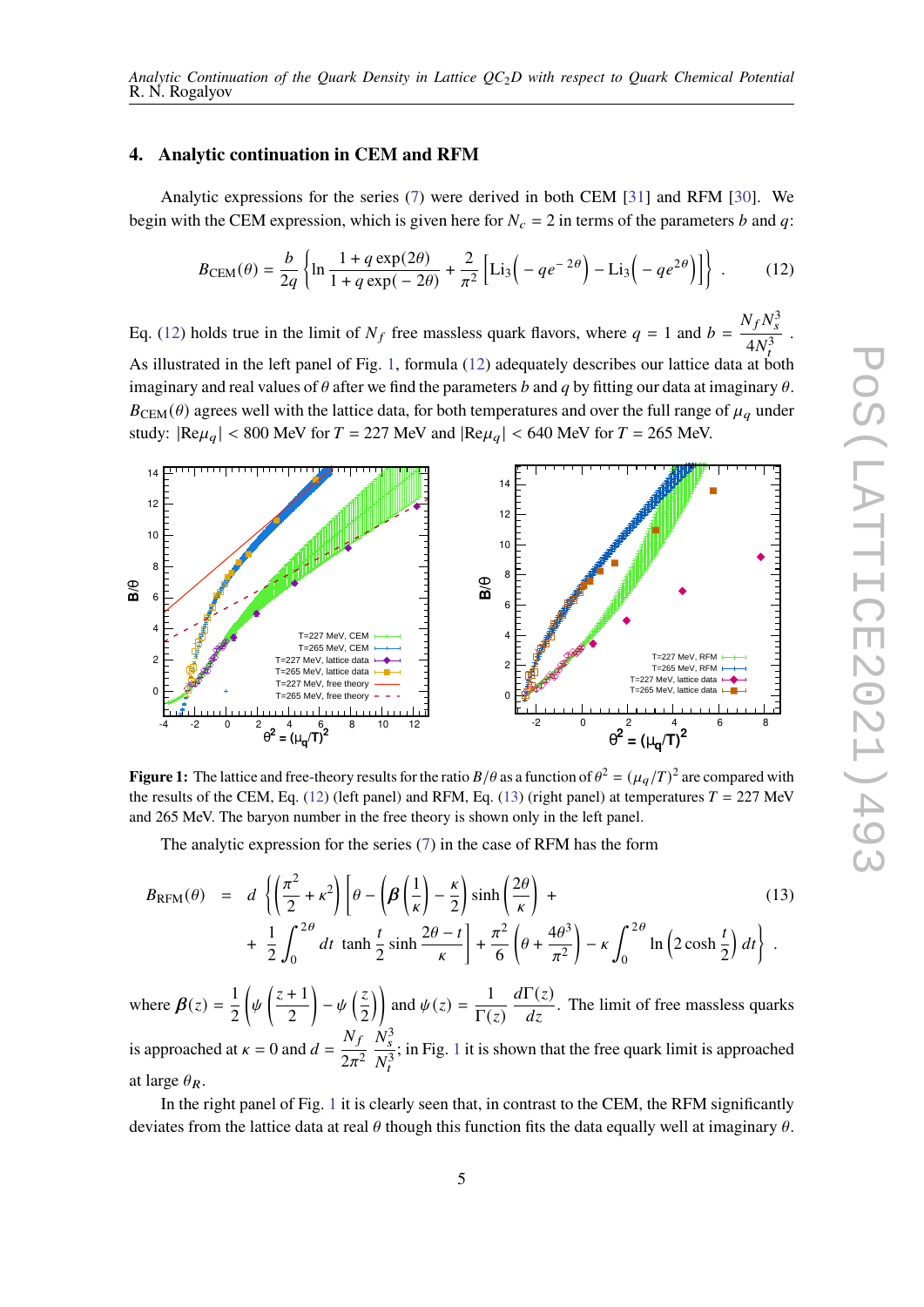To conclude, the analytic continuation of the quark density to real  $\mu_a$  provided by the CEM fits lattice data much better than that provided by the RFM. This observation is similar to the conclusions of Ref. [\[32\]](#page-9-9) regarding the description of baryon number susceptibilities in  $(2+1)$ -flavor QCD, where the CEM was also found to provide a more accurate description of the lattice data.

#### **5. The canonical approach and limitations of the models**

The probabilities  $P_n$  can be evaluated using the following procedure: (i) we find coefficients  $a_n$  either by direct fitting to Eq. [\(8\)](#page-2-4) or using a model and (*ii*) we use the relation [\[9\]](#page-8-6)

<span id="page-5-0"></span>
$$
\frac{Z_{GC}(i\theta_I)}{Z_{GC}(0)} \approx \exp\left(-N_c \int_0^{\theta_I} \tilde{B}_N(x) dx\right) = \exp\left(N_c \sum_{n=1}^N \frac{a_n}{2n} \left(\cos(nN_c \theta_I) - 1\right)\right).
$$
 (14)

Eq. [\(2\)](#page-1-2), and the relation  $P_n = Z_C(nN_c)/Z_{GC}(0)$  to evaluate the probabilities  $P_n$ , which are then used to determine the functions providing an approximation to  $B(\theta)$  at real  $\mu_q$ ,

<span id="page-5-1"></span>
$$
B_N^{(Z)}(\theta) = \frac{2 \sum_{n=1}^N n P_n \sinh(2n\theta)}{P_0 + 2 \sum_{n=1}^N P_n \cosh(2n\theta)}.
$$
 (15)



**Figure 2:** Dependence of  $P_n$  on  $n$  at  $T = 265$  MeV. Shown are the cases when  $Z_{GC}(\theta_I, T, V)$  is approximated by Eq. [\(12\)](#page-4-0) (CEM) and by the truncated series of 41 sines (SS).

Fig. 2 illustrates the behavior of  $P_n$  in the CEM for  $T = 265$  MeV obtained using the integration method. Calculations are performed in two different ways. In the first case, we use the summed baryon number from the CEM formula Eq. [\(12\)](#page-4-0) and employ Eq. [\(14\)](#page-5-0) to evaluate  $Z_{GC}(\theta_I)$ . In the second case, we approximate  $B(\iota \theta_I)$  by a truncated series of sines (SS):  $B_N^{\text{CEM}}(\iota \theta_I) = \iota \sum_I$  $\overline{N}$  $\overline{n=1}$  $a_n^{\text{CEM}}$  sin  $(2n\theta_I)$  with  $N = 41$ and  $a_n^{\text{CEM}}$  given by [\(10\)](#page-3-0). We find that the results agree with each other at  $n \leq 35$ . Differences occur at larger  $n$  which are attributed to the artefact of using truncated series of sines. The probabilities  $P_n$  exhibit regular behavior at  $n \leq 15$ , where they are all positive.

However, at  $n \ge 16$  negative values of  $P_n$  are obtained which is unphysical. On one hand, this may indicate that  $P_n$  at large  $n$  are sensitive to subtle physical effects not captured by the CEM. On the other hand, the determination of  $P_n$  at large  $n$  may also be sensitive to the finite volume effects, whereas the thermodynamic limit is implicitly assumed in the CEM. For  $T = 227$  MeV a qualitatively similar behavior of  $P_n$  is observed.

The expectation value of  $B(\theta)$  at physical values of  $\mu_a$  can be obtained not only by the analytic continuation described in the previous subsection, but also through the use of  $P_n$  via the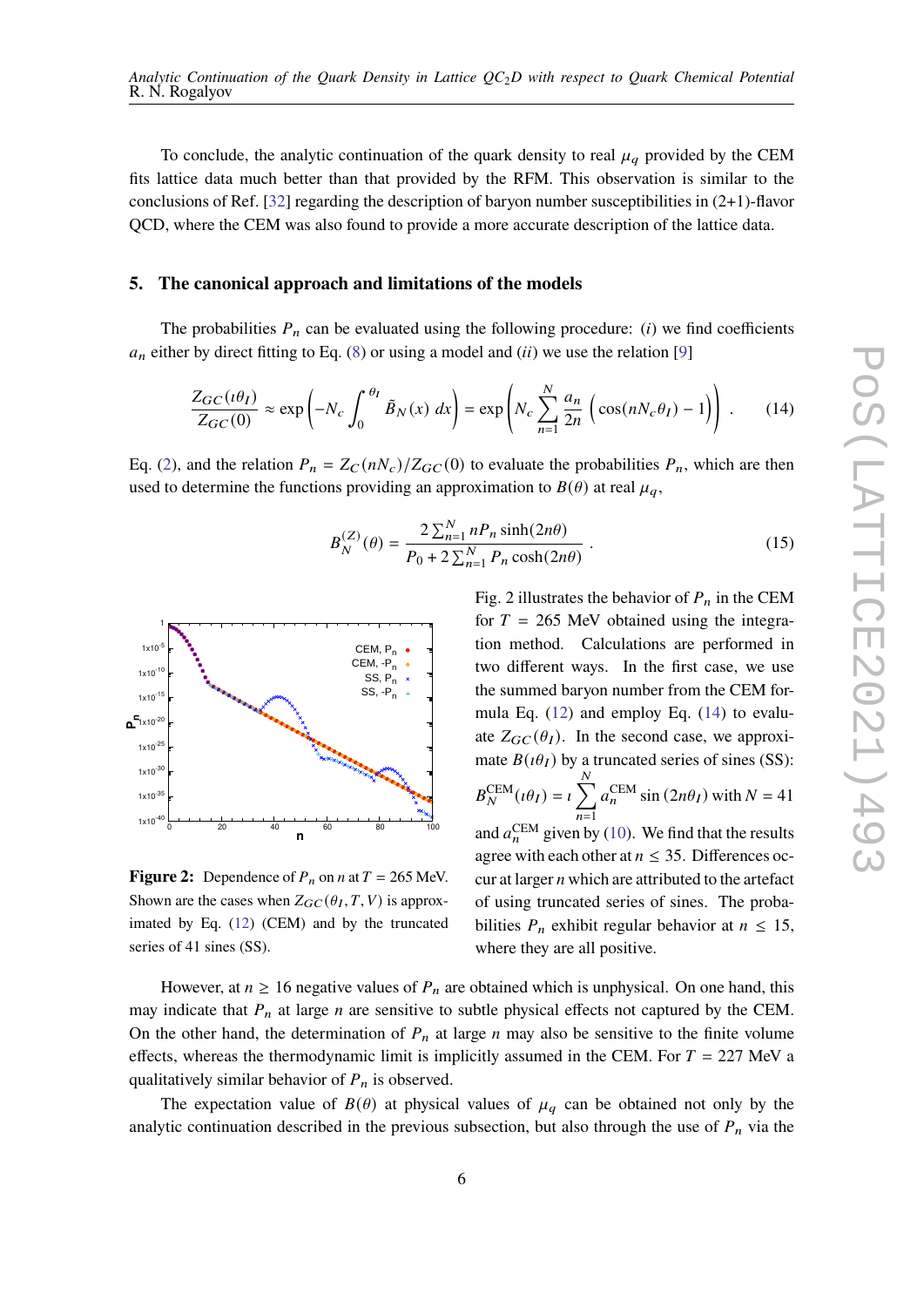formulas [\(15\)](#page-5-1) and  $B^{(Z)}(\theta) = \lim_{N \to \infty} B_N^{(Z)}(\theta)$ . In Fig. [3](#page-6-0) we compare the functions

$$
\frac{1}{\theta}B_N^{\text{CEM}}(\theta) = \frac{1}{\theta} \sum_{n=1}^N a_n^{\text{CEM}} \sinh(\theta) \quad \text{and} \quad \frac{1}{\theta}B_N^{(Z)}(\theta) = \frac{1}{\theta} \frac{2 \sum_{n=1}^N n P_n \sinh(2n\theta)}{P_0 + 2 \sum_{n=1}^N P_n \cosh(2n\theta)} \tag{16}
$$

obtained in the CEM at various N. At both temperatures we see that both  $B_7^{\text{CEM}}(\theta)$  and  $B_{13}^{\text{CEM}}(\theta)$ depart from the line of lattice data dramatically when  $\theta_R^2 \ge 0.6$  for  $T = 227$  MeV and  $\theta_R^2 \ge 0.12$  for  $T = 265$  MeV. The point is that the series  $\sum_{n=1}^{\infty}$  $\overline{n=1}$  $a_n^{\text{CEM}}$  sinh(2*n* $\theta$ ) diverges at  $|\theta_R| > -\frac{\ln(q)}{2}$  $\frac{(q)}{2} \approx 0.81$  at  $T = 227$  MeV and  $|\theta_R| > 0.33$  at  $T = 265$  MeV, as it follows from [\(10\)](#page-3-0).

<span id="page-6-0"></span>

**Figure 3:** The functions  $B_N^{\text{CEM}}(\theta)$  and  $B_N^{(Z)}(\theta)$  obtained in the CEM at various N are plotted versus  $\theta^2$  at  $T = 227$  MeV (left panel) and  $T = 265$  MeV (right panel).

As is seen in Fig. [3,](#page-6-0) the functions  $B_N^{(Z)}(\theta)$  fit the lattice data well over a wide range of  $\theta_R$ , which increases with N. However, there exists a maximum value of  $N = N_{max}$  such that  $P_n$  at  $n > N_{max}$  are not properly extracted from the data, which is indicated by alternating sign and a slow decrease of the absolute value of  $P_n$  at  $n > N_{max}$  as is shown in Fig. 2. The values of  $N_{max}$ and the corresponding ranges of  $\theta_R = \mu_q/T$  are as follows:

- $|\theta|$  < 1.7 ( $|\mu_q|$  < 380 MeV),  $N_{max}$  = 15 for  $T$  = 227 MeV,
- $|\theta|$  < 1.2 ( $|\mu_q|$  < 320 MeV),  $N_{max}$  = 15 for  $T = 265$  MeV.

Since  $N_{max}$  values specified here give the upper bounds on the ranges of values of *n* where all  $P_n$ computed for the CEM are positive we consider the respective values of  $\mu_q/T$  as the upper bounds on the domain of  $\mu_a/T$  where the corrections to the CEM can be neglected.

As it follows from the previous subsection, the "direct" analytic continuation provided by the CEM agrees with lattice data in a wider range than the analytic continuation based on the grand canonical approach. However, we believe that the domain of  $\theta_R$  in which the latter continuation provides a good agreement with the data expands with increasing  $N_{max}$  and if sufficiently large values of  $N_{max}$  were available on a lattice of a given size, the analytic continuation based on the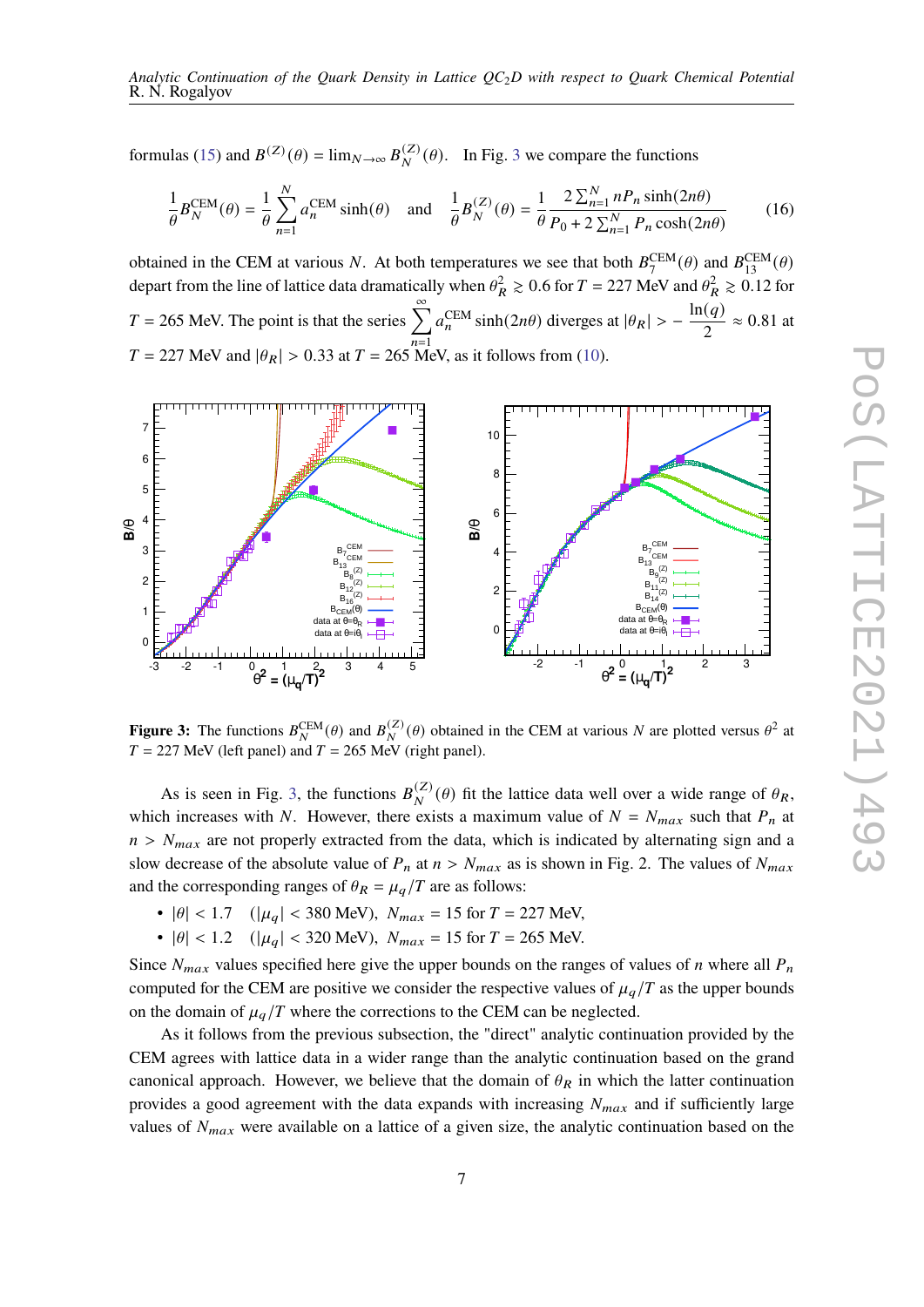grand canonical approach would work just as well as the "direct" analytic continuation. Moreover, for a reasonable comparison of these two methods of analytic continuation one has to explain both the abrupt change of the *n*-dependence of  $P_n$  at  $n = N_{max}$  shown in Fig. 2 and the emergence of unphysical negative values of  $P_n$ . The respective critical number  $N_{max}$  is associated with a particular quark density  $\rho_c$ , so we conclude that at  $\rho < \rho_c$  both methods are valid. It should be emphasized that the method based on the grand canonical approach is model independent and stems from first principles. Therewith, the very existence of  $\rho_c$  as well as its estimates in various models is not properly understood and may be the subject of future work.

### **6. Conclusions**

We have studied the analytic continuation of the quark density in  $QC_2D$  at  $T < T_{RW}$  using various parametrizations. Their performance can be summarized as follows. We found excellent agreement with lattice data at real  $\mu_q$  for the analytic continuation based on the CEM model. Good agreement was found for the grand canonical approach with the CEM at  $|\mu_q| < 320 \div 390$  MeV. Poor or even bad agreement was found for RFM and the truncated Fourier series approaches.

We argue that the problem of negative probabilities  $P_n$  formulated in [\[30\]](#page-9-7) calls for further studies.

#### **Acknowledgments**

The work was supported by the grant of the Russian Foundation for Basic Research No. 18- 02-40130 mega and partially carried out within the state assignment of the Ministry of Science and Higher Education of Russia (Project No. 0657-2020-0015). This work was partially supported by Grants-in-Aid for Scientific Research (Kakenhi), No. 21K03573. For computer simulations the following resources were used: the FEFU GPU cluster Vostok-1, the Central Linux Cluster of the NRC "Kurchatov Institute" - IHEP. V.V. acknowledges the support through the Feodor Lynen program of the Alexander von Humboldt foundation, the U.S. Department of Energy, Office of Science, Office of Nuclear Physics, under contract number DE-AC02-05CH11231231, and within the framework of the Beam Energy Scan Theory (BEST) Topical Collaboration.

# **References**

- <span id="page-7-0"></span>[1] R. Bellwied, S. Borsanyi, Z. Fodor, S. D. Katz, A. Pasztor, C. Ratti and K. K. Szabo, Phys. Rev. D **92** (2015) no.11, 114505 [arXiv:1507.04627 [hep-lat]].
- [2] H. T. Ding, S. Mukherjee, H. Ohno, P. Petreczky and H. P. Schadler, Phys. Rev. D **92** (2015) no.7, 074043 [arXiv:1507.06637 [hep-lat]].
- [3] A. Bazavov *et al.* [HotQCD], Phys. Lett. B **795** (2019), 15-21 [arXiv:1812.08235 [hep-lat]].
- <span id="page-7-1"></span>[4] A. Bazavov, D. Bollweg, H. T. Ding, P. Enns, *et al.* Phys. Rev. D **101** (2020) no.7, 074502 [arXiv:2001.08530 [hep-lat]].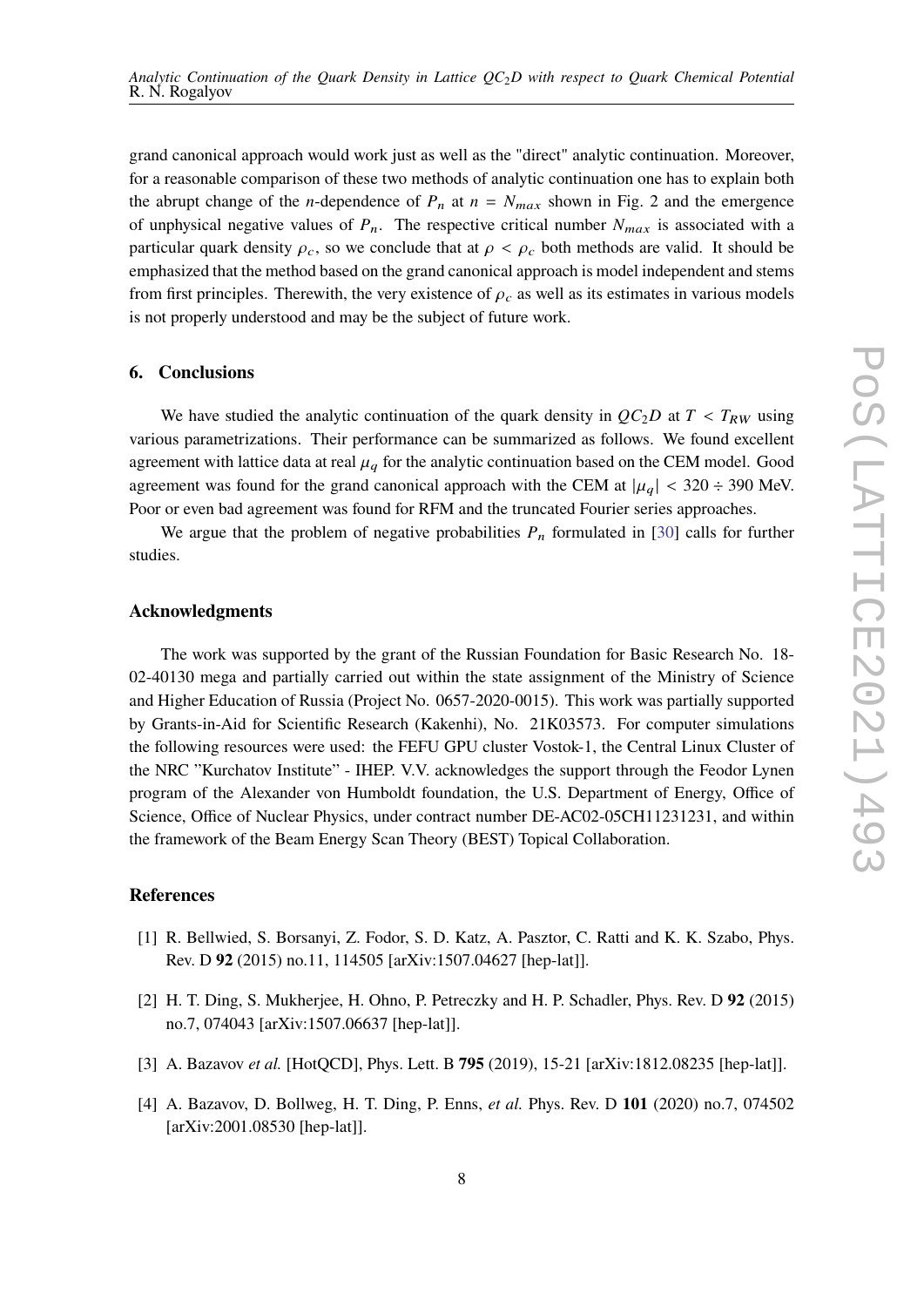- <span id="page-8-0"></span>[5] M. D'Elia and M. P. Lombardo, Phys. Rev. D **67** (2003), 014505 [arXiv:hep-lat/0209146 [hep-lat]].
- [6] M. D'Elia and F. Sanfilippo, Phys. Rev. D **80** (2009), 014502 [arXiv:0904.1400 [hep-lat]].
- [7] C. Bonati, P. de Forcrand, M. D'Elia, O. Philipsen and F. Sanfilippo, Phys. Rev. D **90** (2014) no.7, 074030 [arXiv:1408.5086 [hep-lat]].
- [8] M. D'Elia, G. Gagliardi and F. Sanfilippo, Phys. Rev. D **95** (2017) no.9, 094503 [arXiv:1611.08285 [hep-lat]].
- <span id="page-8-6"></span>[9] V. G. Bornyakov, D. L. Boyda, V. A. Goy, A. V. Molochkov, A. Nakamura, A. A. Nikolaev and V. I. Zakharov, Phys. Rev. D **95** (2017) no.9, 094506, [arXiv:1611.04229 [hep-lat]].
- [10] P. Alba, R. Bellwied, S. Borsanyi, Z. Fodor, J. Günther, *et al.* Phys. Rev. D **96** (2017) no.3, 034517 [arXiv:1702.01113 [hep-lat]].
- [11] V. G. Bornyakov, D. L. Boyda, V. A. Goy, H. Iida, *et al.* EPJ Web Conf. **182** (2018), 02017 [arXiv:1712.02830 [hep-lat]].
- [12] C. Bonati, M. D'Elia, F. Negro, F. Sanfilippo and K. Zambello, Phys. Rev. D **98** (2018) no.5, 054510 [arXiv:1805.02960 [hep-lat]].
- <span id="page-8-1"></span>[13] S. Borsanyi, Z. Fodor, J. N. Guenther, S. K. Katz, K. K. Szabo, A. Pasztor, I. Portillo and C. Ratti, JHEP **10** (2018), 205 [arXiv:1805.04445 [hep-lat]].
- <span id="page-8-2"></span>[14] V. Bornyakov, V. Braguta, A. Nikolaev and R. Rogalyov, Phys. Rev. D **102** (2020), 114511 [arXiv:2003.00232 [hep-lat]].
- [15] N. Astrakhantsev, V. V. Braguta, E. M. Ilgenfritz, A. Y. Kotov and A. A. Nikolaev, Phys. Rev. D **102** (2020) no.7, 074507 [arXiv:2007.07640 [hep-lat]].
- [16] P. V. Buividovich, D. Smith and L. von Smekal, Phys. Rev. D **102** (2020) no.9, 094510 [arXiv:2007.05639 [hep-lat]].
- [17] K. Iida, E. Itou and T. G. Lee, PTEP **2021** (2021) no.1, 013B05 [arXiv:2008.06322 [hep-lat]].
- <span id="page-8-3"></span>[18] P. V. Buividovich, D. Smith and L. von Smekal, Phys. Rev. D **104** (2021) no.1, 014511 [arXiv:2012.05184 [hep-lat]].
- <span id="page-8-4"></span>[19] P. Giudice and A. Papa, Phys. Rev. D **69** (2004), 094509 [arXiv:hep-lat/0401024 [hep-lat]].
- [20] P. Cea, L. Cosmai, M. D'Elia and A. Papa, JHEP **02** (2007), 066 [arXiv:hep-lat/0612018 [hep-lat]].
- [21] P. Cea, L. Cosmai, M. D'Elia and A. Papa, Phys. Rev. D **77** (2008), 051501 [arXiv:0712.3755 [hep-lat]].
- <span id="page-8-5"></span>[22] P. Cea, L. Cosmai, M. D'Elia, C. Manneschi and A. Papa, Phys. Rev. D **80** (2009), 034501 [arXiv:0905.1292 [hep-lat]].